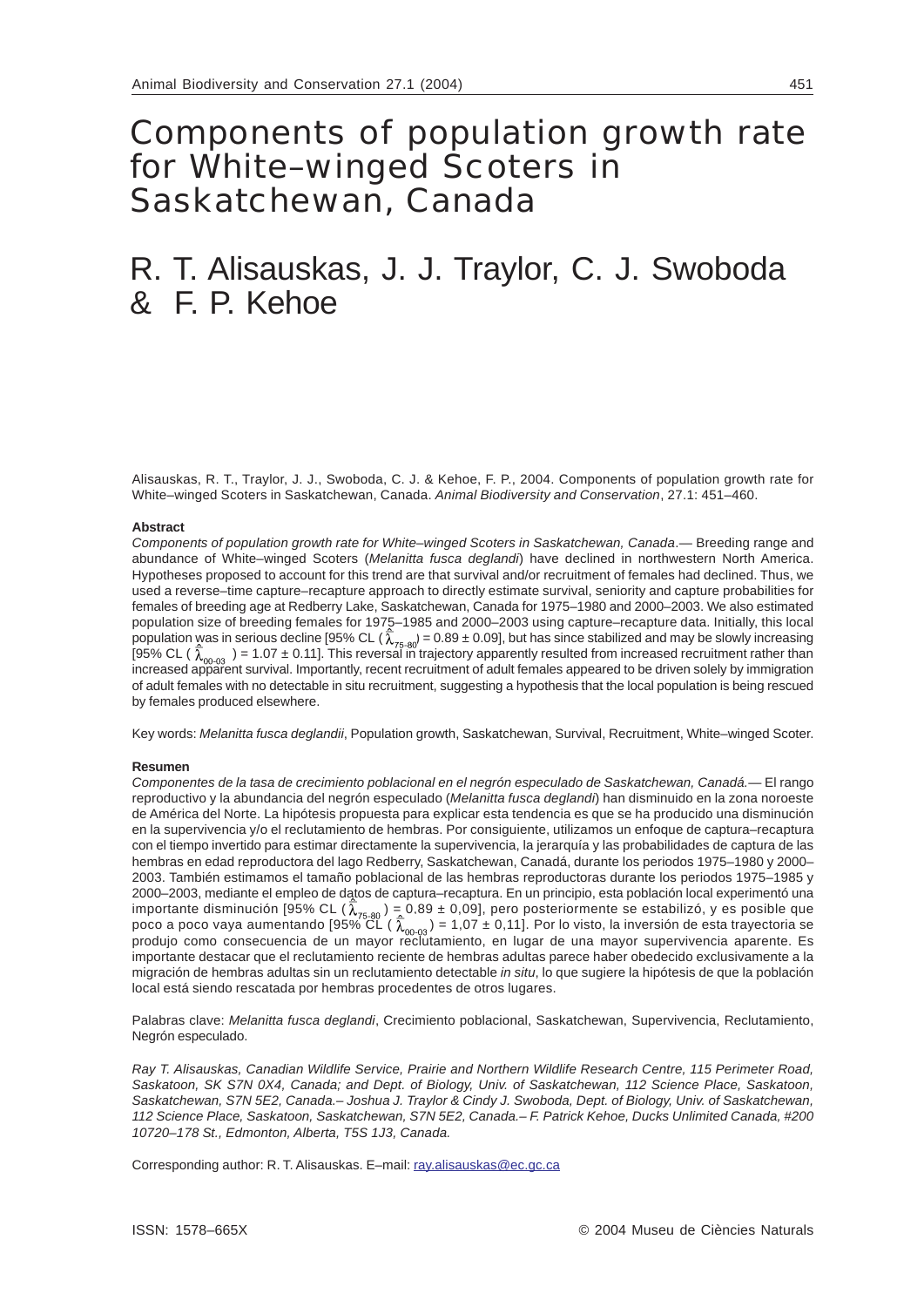## Introduction

Surveys done on the breeding grounds of White– winged Scoters in northwestern North America since 1955 demonstrate declines in continental population size, as well as northward retraction of breeding range (Trost, 1998; fig. 1). The contribution of changes in survival and recruitment to such population declines remains unknown. For instance, there have only been 142 recoveries of 4,006 White–winged Scoters banded in North America from 1923 to 2001. Krementz et al. (1997) noted that such low recovery rates led to imprecise parameter estimates using band recovery models (e.g., Brownie et al., 1985). However, Krementz et al. (1997) were able to estimate probabilities of apparent survival,  $\phi$ , and capture, *p*, for a well–defined population of female White–winged Scoters captured during nesting from 1975 to 1985 on islands in Redberry Lake, Saskatchewan (52.66° N, 107.17° W). They drew inferences about temporal dynamics of productivity from range–wide harvest data and applied those inferences to the dynamics of the population breeding locally at Redberry Lake.

Since then, there have been additional developments in the direct estimation of population growth rate using reverse–time, capture–recapture models (Pradel, 1996; Nichols et al., 2000; Nichols & Hines, 2002). These approaches also permit inference in a more tractable fashion about local components of population growth. Seniority probability,  $\gamma$ , is a useful metric for understanding the proportional contribution of survival to population growth rate, i.e.,  $y = \phi / \lambda$ , and is analogous to elasticity for survival (Nichols et al., 2002). Values of seniority approaching 1.0 suggest that there is very little contribution to population growth rate by recruitment. If seniority and survival probabilities are estimable, then  $\hat{\lambda}$ can be estimated by substitution. Similarly, local population size,  $\hat{N}$ , can be estimated from number of captures,  $n$ , and capture probability,  $\hat{p}$ . Finally, local recruitment,  $\hat{f}$ , defined as the *per capita* addition of individuals to the local population, can be calculated from the difference in local estimates of  $\lambda$  and  $\phi$ .

We analyzed the same capture histories used by Krementz et al. (1997) to directly estimate survival, seniority and capture probabilities. We also initiated a capture–recapture study of nesting females and ducklings on the same population in 2000 because of: (1) declines in scoters over much of the continent (fig. 1); (2) availability of historical data (Krementz et al., 1997); and (3) the location of Redberry Lake in an area of the continent with continuing declines (fig. 1). We reasoned that information gathered during 1975–1985 could serve as a useful historical benchmark for understanding current demography of the Redberry Lake population. While all of our conclusions apply to the Redberry Lake population, some of our inferences likely have range–wide relevance for North American White–winged Scoters (hereafter, scoters).

## Material and methods

All scoters used in this analysis were captured during 1975–1985 or 2000–2003 on islands of Redberry Lake in the aspen parkland biome of west–central Saskatchewan, Canada. Redberry Lake is within a Migratory Bird Sanctuary, so there is no mortality of White–winged Scoters from hunting there. Scoters were captured by different sets of researchers in 1975–1980 (Brown, 1981), 1981– 1983 (C. S. Houston, pers. comm.), and 1984– 1985 (Kehoe, 1989). Details about 1975–1985 data representing 520 encounters of 280 nesting females were reported by Krementz et al. (1997); their analysis of capture histories for 1981–1985 did not include captures of unmarked scoters,  $u_i$ and only included recaptures of previously marked birds,  $m_{\rho}$  but this nevertheless permits estimation of survival and detection probabilities. Although not used in their analyses, Krementz et al. (1997) reported numbers of previously unmarked captures,  $u_i$ , in their table 1, from which we calculated total captures,  $n_i = u_i + m_i$ . Assuming equal capture probabilities of new captures and recaptures, we applied capture probabilities from 1981–1985 to n<sub>i</sub> for respective years to estimate local population size,  $\ddot{N}_i$  (see below). Data from 1975 to 1980 only were used for estimation of other vital rates (see below) before 2000–2003 field work. The 2000– 2003 data represent 347 encounters of 184 nesting females. We analyzed both time series independently of one another, as there were no individuals common to both. During 1975–1985, scoters were marked only with legbands, and so reading marks required capture of females. From 2000–2003, all scoters were marked with legbands and nasal markers (Lokemoen & Sharp, 1985). Thus, the 2000– 2003 dataset included captures as well as resights without capture. Hence, all inferences refer to the population of female scoters that nested on the study area during the course of the study; temporary emigrants were considered as part of the local population unless and until they permanently emigrated. We also applied plasticine–filled legbands (Blums et al., 1994), to 265 one–day–old ducklings of both sexes in 2000, 399 in 2001, 273 in 2002, and 622 in 2003.

We used Program MARK with capture–recapture/resight data to estimate probabilities of apparent survival,  $\hat{\phi}_i$ , capture,  $\hat{\rho}_i$ , and seniority,  $\hat{\gamma}_{i+1}$ , based on Pradel's (1996) model for survival and seniority (White & Burnham, 1999) for 1975–1980 and 2000–2003, using only adult females, i.e., those that had nested at least once. We also used the Cormack–Jolly–Seber (CJS) model to estimate  $\hat{p}_i$  for 1975–1985 data to derive estimates of population size,  $\hat{N}_i$  (see below), but used estimates of  $\hat{p}$  from Pradel's (1996) model mentioned above for estimation of  $\hat{N}$  for 2000–2003.

We used an information–theoretic approach for selection of models from a candidate set (Burnham & Anderson, 1998) using QAICc based on time dependence, (t), and time independence, (**.**), of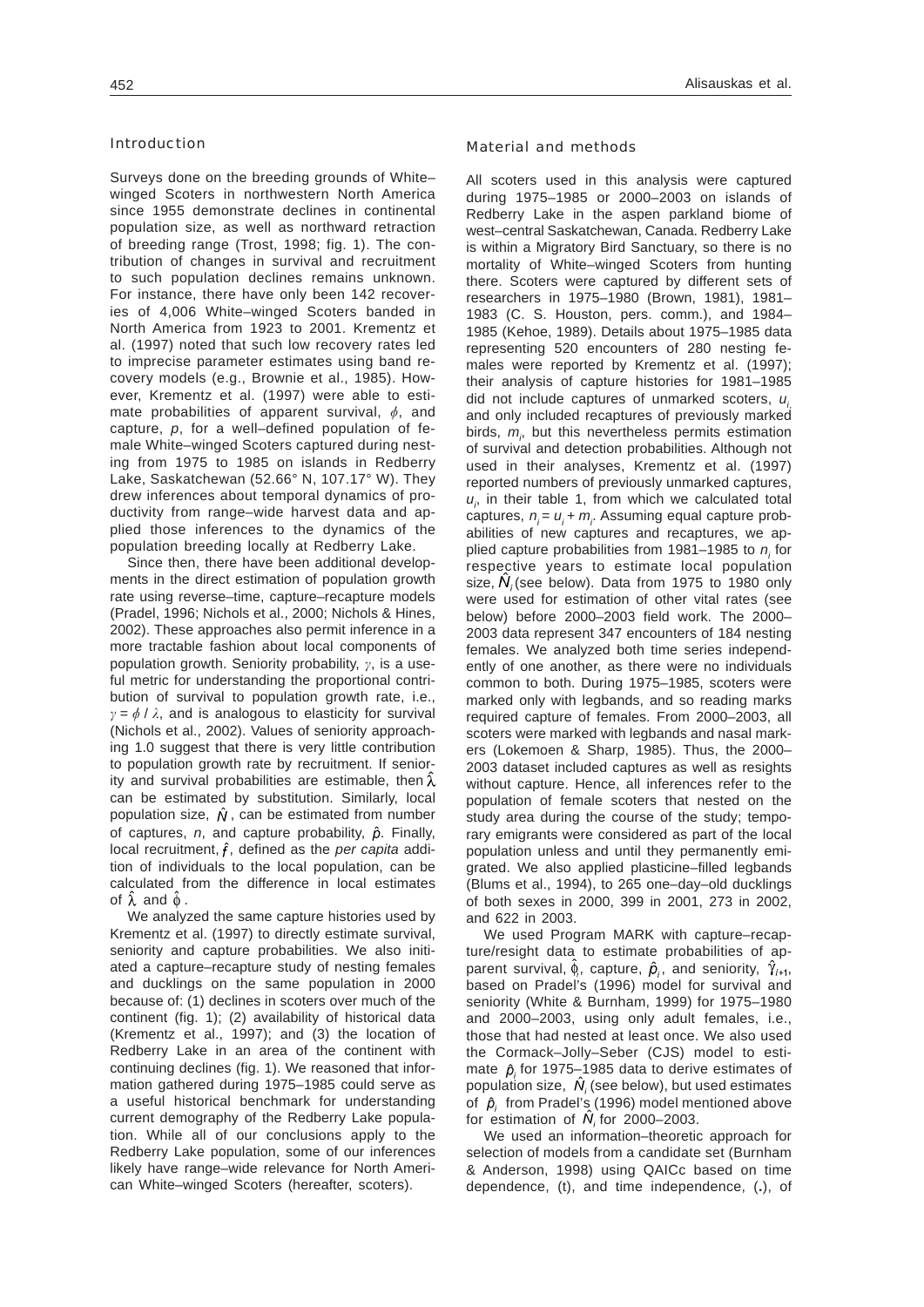

Fig. 1. Combined population estimates of White–winged (*Melanitta fusca deglandi*), Surf (*Melanitta perspicillata*), and Black (*Melanitta nigra americana*) Scoters from surveys conducted in Canada and Alaska, 1955 to 1998 (Trost, 1998). Although northern strata represent trends in all 3 species, strata in Southern Alberta, Saskatchewan and Manitoba are south of the main breeding distributions of Surf and Black Scoters, and contain mostly White–winged Scoters. Shown are annual estimates for different strata in the survey area with corresponding 5–year running averages. Approximate location of Redberry Lake, Saskatchewan, Canada, is indicated by the star.

*Fig. 1. Estimaciones poblacionales combinadas del negrón especulado (*Melanitta fusca deglandi*), negrón careto (*Melanitta perspicillata*) y negrón especulado (*Melanitta nigra americana*) a partir de estudios realizados en Canadá y Alaska, entre 1955 y 1998 (Trost, 1998). Aunque los estratos del norte representan tendencias en la totalidad de las tres especies, los estratos de Alberta del Sur, Saskatchewan y Manitoba se encuentran al sur de las principales distribuciones reproductivas del negrón careto y del negrón común americano, y contienen principalmente negretas de alas blancas. Se indican las estimaciones anuales de distintos estratos del área de estudio, junto con los correspondientes promedios de cinco años consecutivos. La estrella indica el emplazamiento aproximado del lago Redberry, Saskatchewan, Canadá.*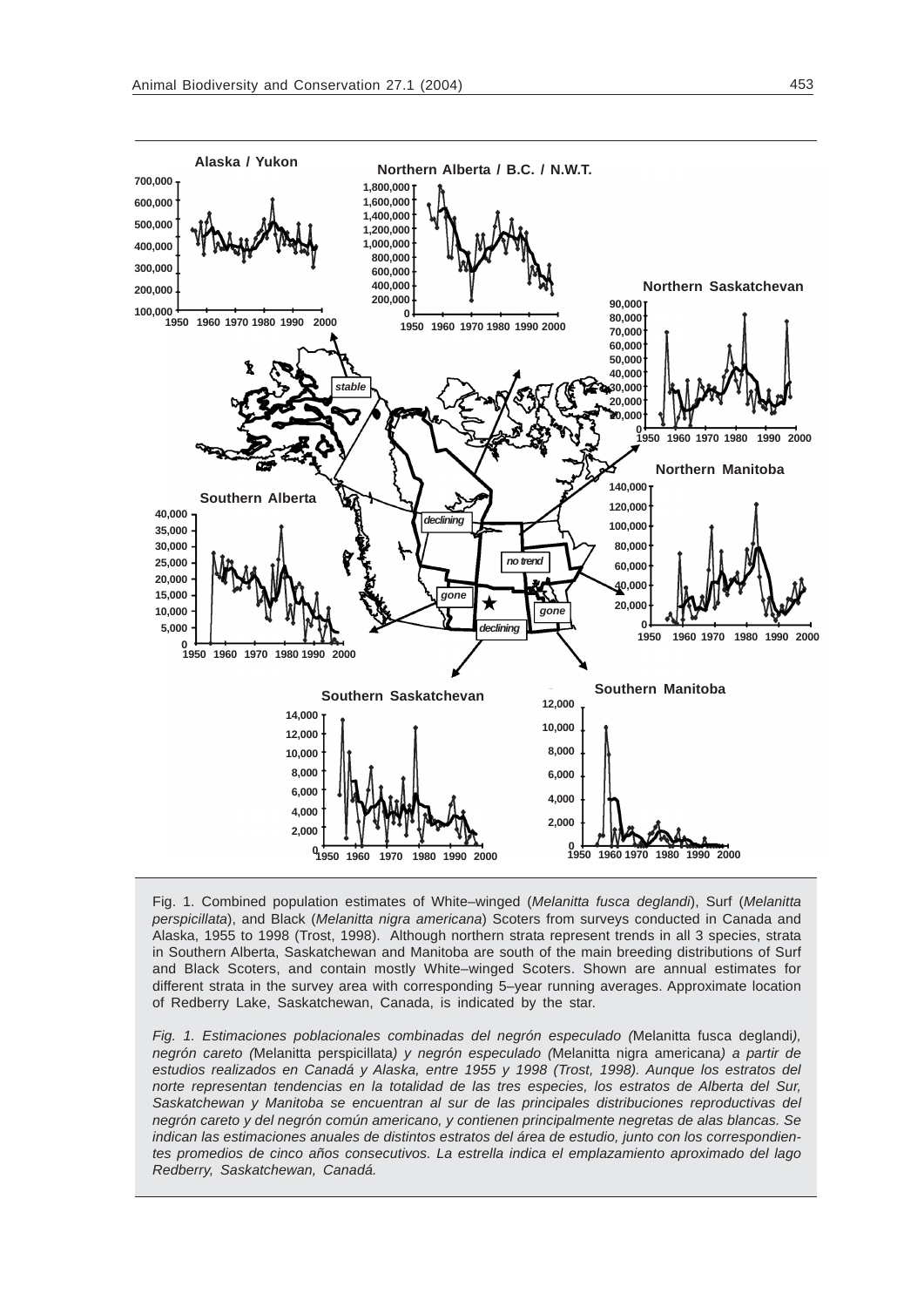Table 1. Models for evaluating annual variation in estimates of probabilities for apparent survival  $(\phi)$ capture (p) and seniority (y) for female White–winged Scoters nesting at Redberry Lake, Saskatchewan, Canada, 1975–1980. Temporal variation was either constant (**.**), annual (t), or linear trend on a logit scale (T).  $\Delta$ AICc for the best model was 1737.78 with  $\hat{c}$ =1.0: w. Model weight; L. Model likelihood; *K*. Estimable parameters; D. Deviance.

*Tabla 1. Modelos para evaluar la variación anual en las estimaciones de probabilidades de supervivencia aparente (*&*), captura (*p*) , y experiencia () para negretas de alas blancas hembras que anidaron en el lago Redberry, Saskatchewan, Canadá, entre 1975 y 1980. La variación temporal fue constante (.), anual (t), o una tendencia lineal en una escala logit (T). El* AICc *correspondiente al mejor modelo fue* 1737,78 con  $\hat{c}$ =1.0: w. Peso modelo; L. Modelo de probabilidad; K. Parámetros estimables; D. *Desviación.*

|       |      |      | K              | D       |
|-------|------|------|----------------|---------|
| 0.00  | 0.80 | 1.00 | 8              | 1039.39 |
| 4.73  | 0.08 | 0.09 | 11             | 1037.84 |
| 4.74  | 0.07 | 0.09 | $\overline{4}$ | 1052.38 |
| 5.69  | 0.05 | 0.06 | 11             | 1038.81 |
| 10.45 | 0.00 | 0.01 | 14             | 1037.20 |
| 19.71 | 0.00 | 0.00 | 11             | 1052.83 |
| 21.28 | 0.00 | 0.00 | 7              | 1062.75 |
| 30.20 | 0.00 | 0.00 | 3              | 1079.87 |
| 32.35 | 0.00 | 0.00 | 7              | 1073.82 |
|       |      |      |                |         |

each of the parameters. A linear time trend (T) was considered for  $\hat{p}_i$  estimated from Pradel's (1996) model for both 1975–1980 and 2000–2003 data, because we reasoned that capture efficiency by field researchers may have improved with increased experience at finding and capturing nesting scoters even over only 4–6 years.

We adjusted for goodness–of–fit by calculating variance inflation factors,  $\hat{c}$ , for estimates of  $\hat{\phi}$  and  $\hat{p}_i$  from CJS models with 1975–1985 data by performing 100 bootstrap simulations of expected deviance for the global model (White & Burnham, 1999); the quotient of observed deviance/simulated deviance for the global model was  $\hat{c} = 1.1168$ . Similarly, we calculated  $\hat{c}$  from 1975–1980 and 2000–2003 data sets used for variance estimation of  $\hat{\phi}_i$ ,  $\hat{\rho}_i$  and  $\hat{\gamma}_{i+1}$  by performing bootstrap simulation on respective global models using forward capture histories  $\{\phi(t)$   $p(t)\}$ , and applied respective adjustments to variance in estimates from Pradel's (1996) models:  $\hat{c}_{75-80}$  = 1.0,  $\hat{c}_{75-85}$  = 1.1168, and  $\hat{c}_{00-03}$  = 1.2457. Hence, we used AICc for model selection involving 1975–1980 data, but applied the corresponding variance inflation factor for calculation of QAICc and adjustment of variance in parameter estimates for 2000–2003 data.

Direct estimates of  $\hat{\phi}_i$ ,  $\hat{\rho}_i$ , and  $\hat{\gamma}_i$  were used to calculate derived estimates,  $\hat{N}_i$  and  $\hat{\lambda}_i$ . We estimated population size in year *i* as

$$
\hat{N}_i = \frac{n_i}{\hat{n}}
$$

where  $n<sub>i</sub>$  equals the number of scoters captured in year *i*, and

$$
\hat{\text{var}}(\hat{\textbf{N}}_i) = \frac{n_i(1-\hat{\rho}_i)}{\hat{\rho}_i^2} + \left(\frac{n_i^2}{\hat{\rho}_i^4}\right)\hat{\text{var}}(\hat{\rho}_i)
$$

is the associated approximate variance suggested by Williams et al. (2002: 503). We estimated population growth rate in year i as a parameter derived by Program MARK, i.e.,

$$
\hat{\lambda}_{i} = \frac{\hat{\phi}_{i}}{\hat{\gamma}_{i+1}}
$$

We estimated recruitment probability,  $\hat{f}_i$ , ourselves as

$$
\hat{f}_i = \hat{\lambda}_i - \hat{\phi}_i
$$

and the complement to seniority,  $\hat{\gamma}_i$  referred to as entry probability, is the proportional contribution of recruitment to population growth rate related to these as  $\hat{\mathbf{c}}$ 

$$
(1 - \hat{\gamma}_{i+1}) = \frac{t_i}{\hat{\lambda}_i}
$$

(Nichols et al., 2000).

Approximate 95% confidence limits for derived parameters  $( \hat{\theta} )$  were constructed as

$$
\hat{\theta} \pm 1.96 \sqrt{\text{var}(\hat{\theta})}
$$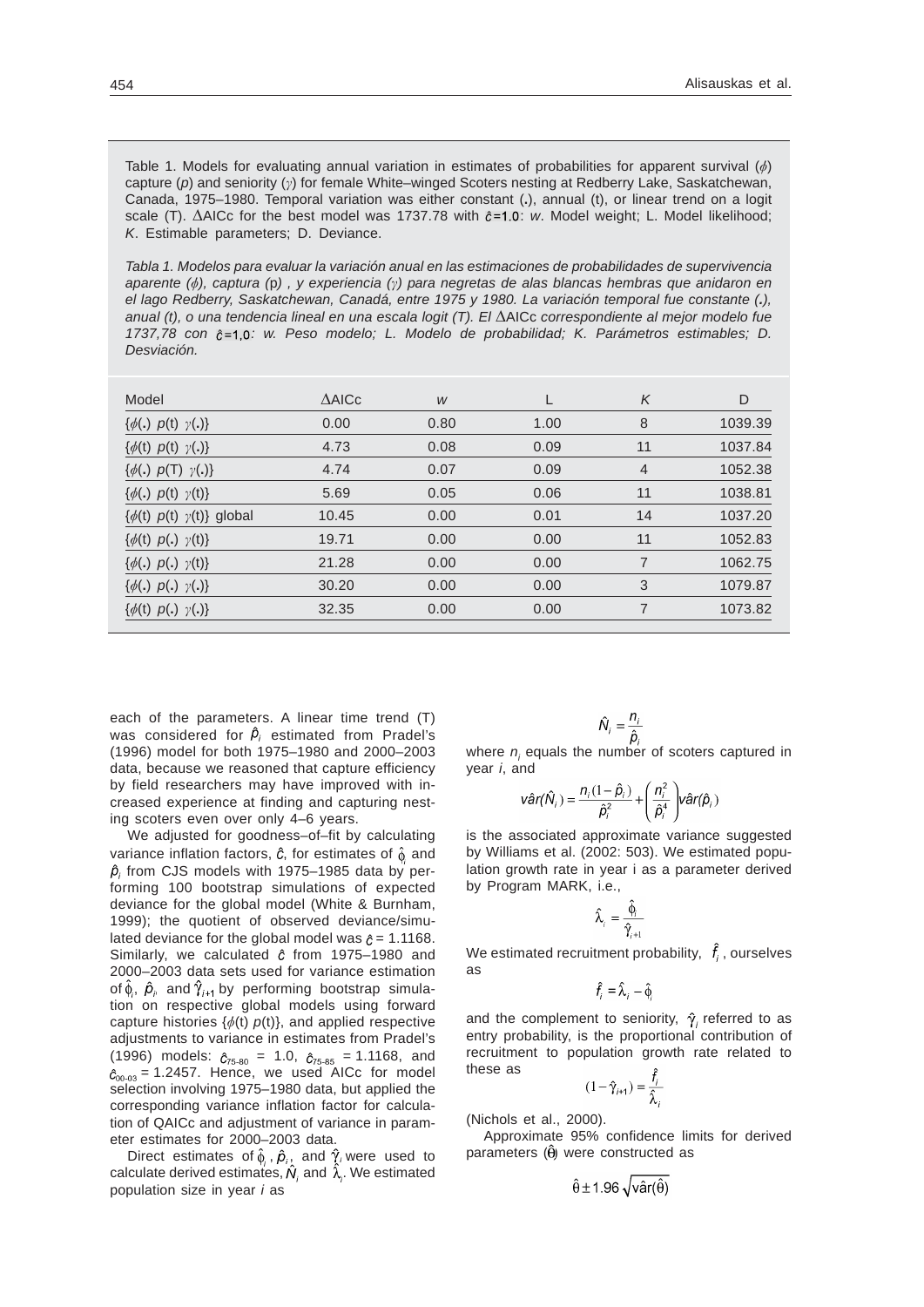Table 2. Models for evaluating temporal variation in estimates of probabilities for apparent survival  $(\phi)$ , capture  $(p)$ , and seniority  $(\gamma)$ , for female White–winged Scoters nesting at Redberry Lake, Saskatchewan, Canada, 2000–2003. Temporal variation was either constant (**.**), annual (t), or linear trend on a logit scale (T).  $\Delta QAICc$  for the best model was 703.49 with  $\hat{c} = 1.2457$ : w. Model weight; L. Model likelihood; *K*. Estimable parameters; QD. Quasi deviance.

*Tabla 2. Modelos para evaluar la variación temporal en las estimaciones de probabilidades de supervivencia aparente (*&*), captura (*p*), y experiencia (), para negrones especulares que anidaron en el lago Redberry, Saskatchewan, Canadá, entre 2000 y 2003. La variación temporal fue constante (.), anual (t), o una tendencia lineal en una escala logit (T). El QAIC correspondiente al mejor modelo fue 703,49 con*  $\hat{c}$  *= 1,2457: w. Modelo de peso; L. Modelo de probabilidad; K. Parámetros estimables; QD. Quasi desviación.*

| Model                                     | $\triangle$ QAICc | W    |      | K              | QD      |
|-------------------------------------------|-------------------|------|------|----------------|---------|
| $\{\phi(.)\;\;p(T)\;\;\gamma(.)\}$        | 0.00              | 0.36 | 1.00 | $\overline{4}$ | 408,707 |
| $\{\phi(.)\;\;p(t)\;\;\gamma(.)\}$        | 0.86              | 0.23 | 0.65 | 6              | 405.436 |
| $\{\phi(t) \; p(.) \; \gamma(t)\}$        | 1.43              | 0.17 | 0.49 | 6              | 406,004 |
| $\{\phi(t) \; p(t) \; \gamma(.)\}$        | 2.66              | 0.09 | 0.26 | 7              | 405.156 |
| $\{\phi(.)\;\;p(t)\;\;\gamma(t)\}\;$      | 2.79              | 0.09 | 0.25 | 7              | 405.287 |
| $\{\phi(t) \; p(t) \; \gamma(t)\}$ global | 4.66              | 0.03 | 0.10 | 8              | 405.056 |
| $\{\phi(.) \; p(.) \; \gamma(t)\}$        | 6.27              | 0.02 | 0.04 | 5              | 412.922 |
| $\{\phi(t) \; p(.) \; \gamma(.)\}$        | 9.09              | 0.00 | 0.01 | 4              | 417.799 |
| $\{\phi(.) \; p(.) \; \gamma(.)\}$        | 12.06             | 0.00 | 0.00 | 3              | 422.812 |
|                                           |                   |      |      |                |         |

### Results

Of 4 CJS models considered for 1975–1985 data,  $\{\phi(.)\ \rho(t)\}$  had  $w = 0.997$ , so we estimated  $N_i$  using numbers of scoters captured,  $n<sub>p</sub>$  and capture probability,  $\hat{p}_i$ , in turn estimated from this model. Numbers captured or resighted,  $n_{i}$ , were highly variable, ranging from only 2 to 114/yr during 1975–1985, but increasing from 47 to 127 during 2000–2003. Most annual variation in *n<sub>i</sub>* (fig. 2A) appeared to be strongly related to capture probability (fig. 2B).

We considered the same 9 candidate Pradel models for analysis of 1975–1980 (table 1) and 2000–2003 data (table 2). There was very little uncertainty about the best model  $\{\phi(.)\;p(t)\;\gamma(.)\}$  for 1975–1980 data with model weight, *w* = 0.80. There was less certainty for 2000–2003 data, but the two best models were merely variants of temporal variation in  $\hat{p}_i$  (table 2), with cumulative  $w = 0.59$ . Hence we used the best models from analysis of each time series for parameter estimation (table 3).

On a logit scale, slope between capture probability and year for 1975–80 was  $0.44 \pm 0.16$  (95% CL) estimated from  $\{\phi(.)\ p(T)\ \gamma(.)\}$ , and  $0.73 \pm 0.34$  for 2000–03 estimated from  $\{\phi(.)\ \rho(T)\ \gamma(.)\}$ . These results support the notion of increased efficiency of capture with experience by respective teams of researchers during 1975–1980 (Brown, 1981) and 2000–2003 (this study).

Estimated population size of females that had bred at least once showed a strong decline from  $-450$  in 1975 to  $-100$  in 1985 (fig. 2). There was no evidence of substantial recovery between 1985 and 2000–2003 as shown by overlapping 95% CL  $(\hat{N})$  for these years. Most recent estimates of population size remained below estimates from 1975–1979.

Annual rate of population change for 1975–1980 indicated a population decline with 95% CL  $(\lambda)$  < 1 (table 3). Most recently,  $\lambda$  suggests absolute population growth with 95% CL  $(\hat{\lambda})$  non–overlapping with those for 1975–1980, but with inclusion of unity. The 20% increase in  $\hat{\lambda}$  between 1975–1980 and 2000–2003 was accounted for more by a 92% increase in recruitment, than it was by a 9% increase in survival probability (fig. 3). Apparent survival was constant in each time series, but had increased from 1975–1980 to 2000–2003; however  $95\%CL(\hat{\phi})$  overlapped between the two time series (table 3, fig. 3). During 1975–1985, survival probability constituted a higher proportion of  $\lambda$  for which upper 95% CL  $(\hat{\gamma}_i)$  < 1.0 (table 3, fig. 3). When the population was declining in 1975–1980, only ~0.12 new females, on average, entered the breeding population each year for every female that had bred the previous year at Redberry Lake; the annual recruitment rate of breeding females had almost doubled by 2000–2003 (table 3).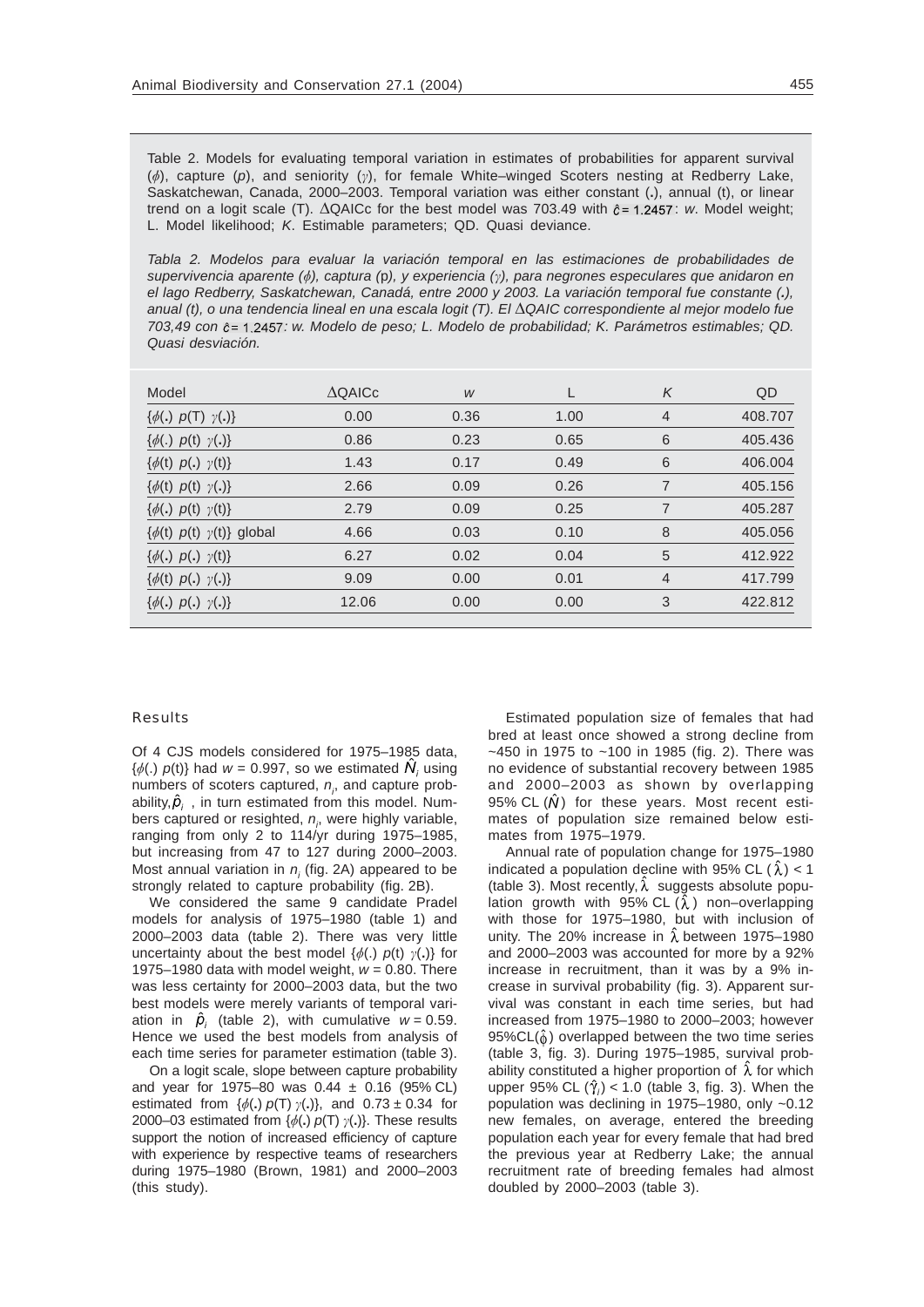We marked 1559 male and female ducklings marked with permanent plasticine bands during 2000–2003, but could only have recaptured the females because our sampling did not include males. However, no females had been recaptured up to 3 years later. Thus, contrary to expectation, all recruitment at Redberry Lake apparently was through immigration of adults from elsewhere, or possibly of some unmarked ducklings > 4–years–old hatched at Redberry Lake before 2000.

## Discussion

Our retrospective analysis indicated that the population of White–winged Scoters nesting at Redberry Lake was in serious decline during 1975–1985, shrinking from at least 283 [i.e., lower 95%  $(\hat{N}_{1975})$ ] females to, at most, 136 [upper 95%  $(\hat{N}_{1985})$ ] females capable of breeding (fig. 2C). Since then, findings from our own mark–recapture study during 2000–2003 suggested that the population had increased somewhat, and most recently was at least stable or continuing to increase slowly. Precision of some of our recent estimates was poor compared to 1975–1985, but we anticipate that this will improve with additional years of study.

The acute local population decline during 1975–1985 was accompanied by stable survival rates (table 3, fig. 3), as also found by Krementz et al. (1997). The striking change in population trajectory between 1975–1985 and 2000–2003 was largely the result of improved recruitment, although estimates of apparent survival of female scoters that had bred at least once had also increased from 0.77 to 0.84. Vital rates that contribute to in situ recruitment include age of first reproduction, breeding propensity, clutch size, nest success, duckling survival, annual survival after fledging before breeding age, and duckling philopatry. Additionally, immigration rate,  $\psi_{i+1}$  (expressed as the ratio of immigrants in year *i* + 1,  $I_{i+1}$ , to adults from the previous year,  $N_i$ ), added to in situ recruitment equals total recruitment. We have not yet estimated breeding probability, which may have declined. However, Traylor et al. (in press) found that White–winged Scoters at Redberry Lake nested later in 2000–2001 and had protracted nesting of 41 days between nest initiation and hatch, compared to 1977–1980 when mean nesting duration was 36–39 days. They suggested that later and protracted nesting may have resulted from poor nutrition of breeding females which may impinge on their ability to successfully complete incubation and to raise offspring. Nest success and egg hatchability in 2000–2001 (Traylor et al., 2004) was comparable to that estimated by Brown (1981). However, Traylor (2003) estimated that 95% CL  $({\hat S}_{\text{duckling}})$  was only 0.016 ± 0.015 and 0.021 ± 0.021 in 2000 and 2001, respectively, for the first 28 days after hatch at Redberry Lake; to our knowledge, these are the lowest estimates ever published for any North American duck species.

Our findings are consistent with Traylor's (2003) and indicate that improved recruitment during 2000–2003 was not the result of in situ production of ducklings. White–winged Scoter females are physiologically capable of nesting as 2–year–olds; of 1,740 ducklings marked with webtags over 4 years (1977–1980) by Brown (1981), 3 were detected nesting at Redberry Lake as 2–year–olds, and 7 as 3 years olds. We marked a comparable number of 1,559 ducklings over the same number of years (2000–2003). Despite (1) our use of more permanent plasticine–filled legbands (Blums et al., 1994) compared to webtags with lower retention used by Brown (1981), and (2) generally higher capture probabilities in 2000–2003 compared to 1977–1980 (fig. 2B), we had not detected any as breeding adults originally marked as ducklings. Although probability of duckling survival to 28 days of age was very low at Redberry Lake in 2000–2001 (Traylor, 2003), the discrepancy in return rates between 1975–1985 and 2000–2003 may also have resulted from delays in age of first nesting. If some recruitment during 2000–2003 resulted from in situ production of ducklings, these could only have been produced before 2000 and so would be at least 4–years–old. If true, then age of first reproduction may have increased in this population. Permanent emigration of ducklings from Redberry Lake may have increased recently. However, we suspect that low survival rate of ducklings is the most important factor behind low in situ production and, instead, recruitment into the Redberry Lake population appeared to be entirely from immigration of adults produced elsewhere.

While the scope of our inferences is most pertinent to the Redberry Lake population, we also suggest that attention be focused on ecological factors that influence recruitment to better understand dynamics of White–winged Scoter populations in southern Saskatchewan. Estimates of apparent survival provide a minimal estimate of true survival, and may be representative continentally. If true, our results suggest that long– term changes in survival played only a minimal role, at best, in declines in Prairie Canada and possibly in the boreal forest (fig. 1). Kehoe (1994) suggested that disappearance of White–winged Scoters from some historic breeding sites may have been related to local harvest pressure, although this seems unlikely for widespread declines that have occurred until recently. There is no hunting on Redberry Lake, a migratory bird sanctuary, so local harvest pressure was not a factor during this study. Afton & Anderson (2001) similarly suggested that harvest likely was not related to recent continental declines in Greater (*Aythya marila*) and Lesser (*A. affinis*) Scaup.

White–winged Scoters (Dobush, 1986) and waterfowl in general (Alisauskas & Ankney, 1992) rely on nutrient reserves, often stored great distances from nesting areas, for use during breeding. Annual variation in levels of prebreeding nutrient reserves can influence continental production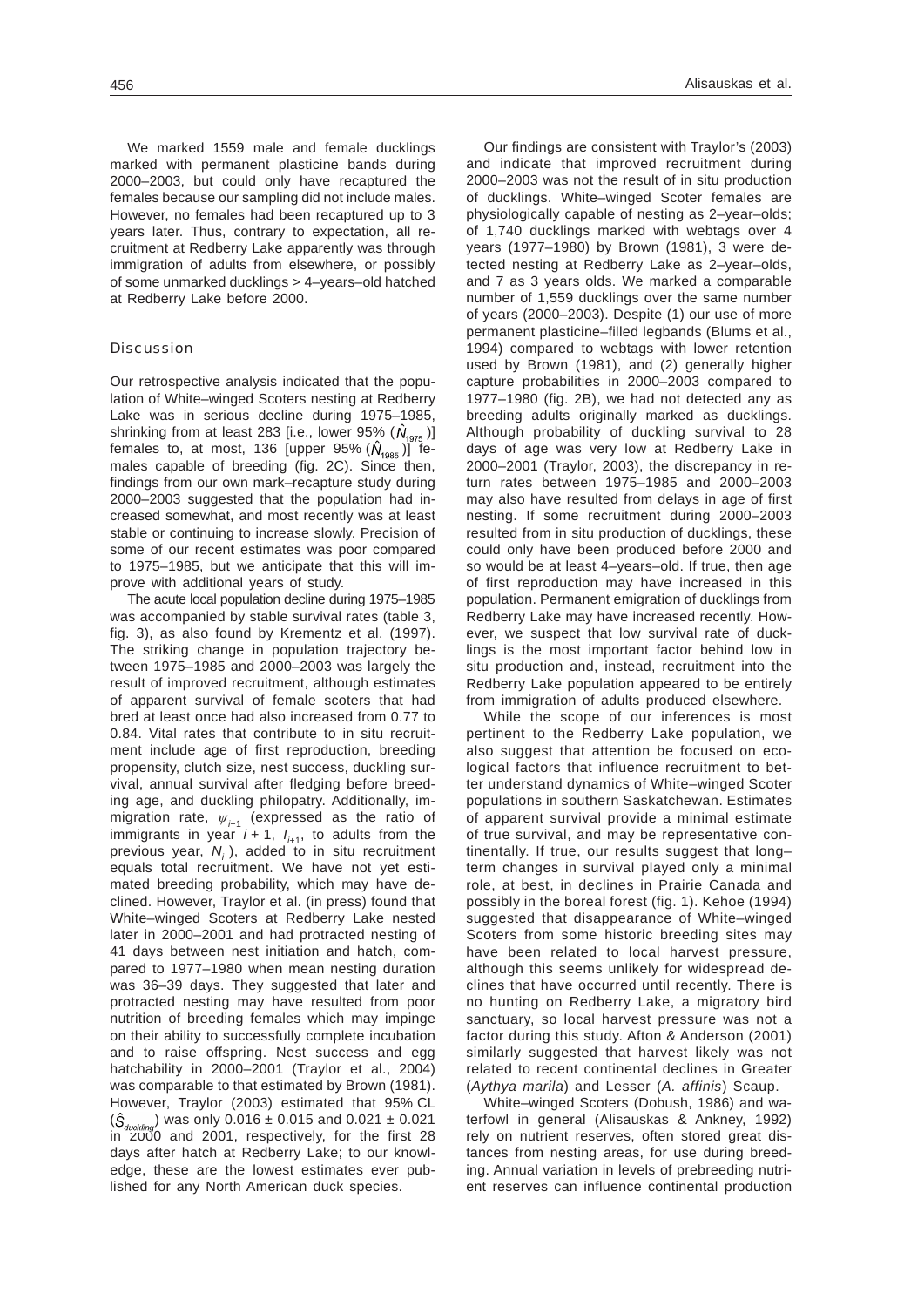

Fig. 2. A. Numbers of nesting scoters captured or sighted, *n*; B. Detection probabilities, 95% CL ( $\hat{p}_i$ ); and C. Annual estimates of population size, 95% CL ( $\hat{N}_i$ , ), for female White–winged Scoters nesting at Redberry Lake, Saskatchewan, 1975–1985 and 2000–2003. Open circles denote numbers of annual captures,  $n<sub>i</sub>$  range 4–15, otherwise closed circles denote  $n<sub>i</sub>$  > 45.

*Fig. 2. A. Número de negrones comunes anidados que fueron capturados o avistados,* n*; B. Probabilidades de detección, 95% CL (* $\hat{p}_i$ *); C. Estimaciones anuales del tamaño poblacional,* 95% CL ( $\hat{\textbf{N}}$ ), para los negrones especulares que anidaron en el lago Redberry, Saskatchewan, entre 1975 y 1985, y entre 2000 y 2003. Los círculos blancos indican el número de capturas anuales, n<sub>i</sub>, rango 4–15, mientras que los círculos negros indican n<sub>i</sub> > 45.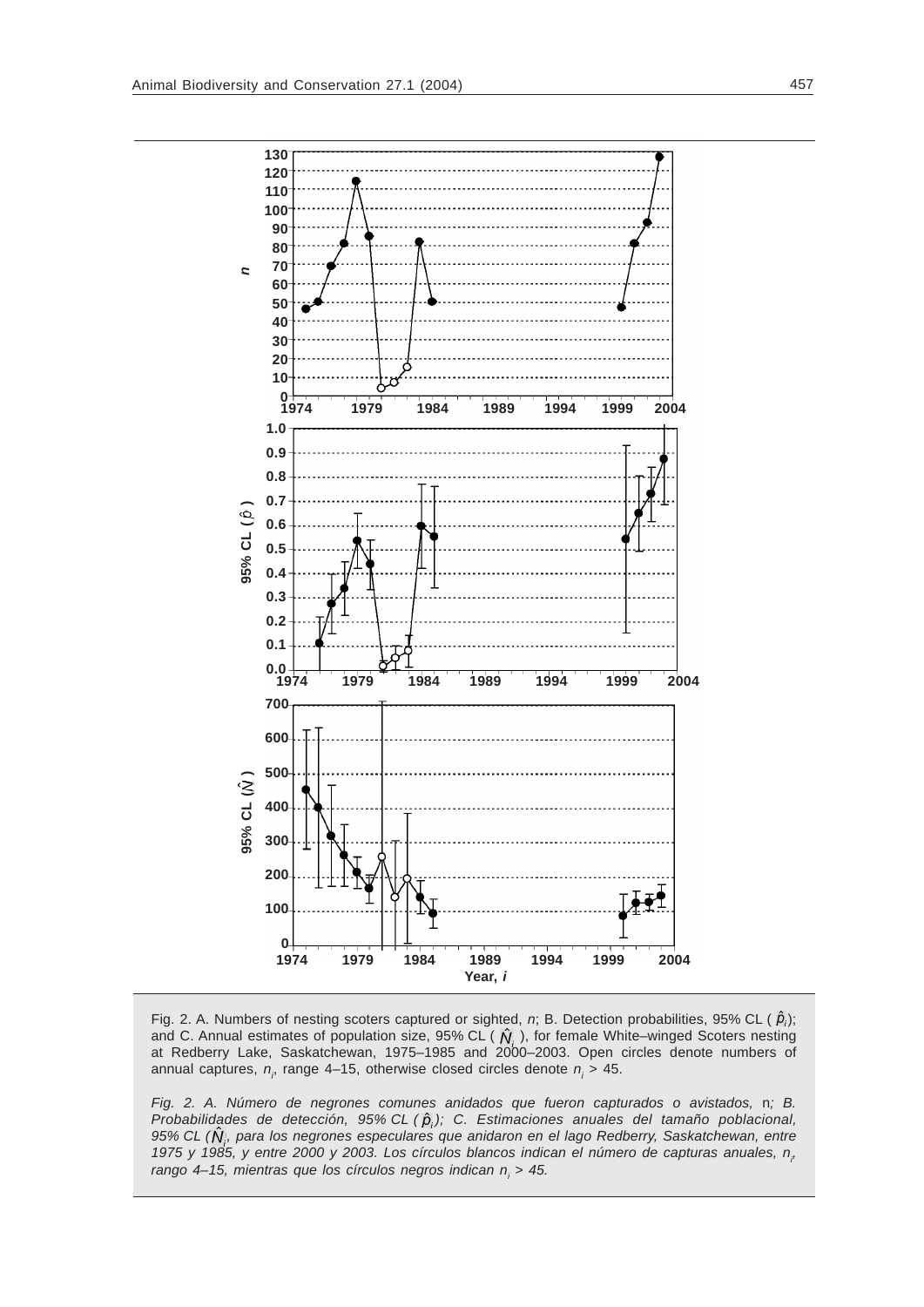of young waterfowl subsequent to the storage of such reserves (Alisauskas, 2002). Several hypotheses related to the connection between events during winter or spring migration and subsequent recruitment have been proposed to explain the decline in population estimates of scoters and other duck species nesting in the boreal forest and prairie biomes of northwestern North America. For example, Afton & Anderson (2001) suggested that declines in estimates of continental scaup (*Aythya* spp.) populations may stem from females arriving on breeding areas with lower nutritional reserves than in the past, possibly due to diminished food resources. As noted above, Traylor et al. (2004) speculated that depleted body reserves may have protracted incubation duration, thereby delaying hatch date in scoters at Redberry Lake. A general delay in nesting often lowers nest success in waterfowl (Flint & Grand, 1996) reducing the number of recruits to local populations (Dzus & Clark, 1998; Blums et al., 2002).

Large–scale changes (i.e., degradation) in quality of nesting habitat, and human alteration of lakes used by breeding waterfowl through development for recreational use or agriculture may have affected recruitment (Turner et al., 1987). Agriculture, commercial forestry, and mineral extraction may favor increased abundance and foraging efficiency of generalist predators (Krasowski & Nudds, 1986; Turner et al., 1987). The main predators of ducklings at Redberry Lake were California (*Larus californicus*) and Ring–billed (*L. delawarensis*) Gulls (Traylor, 2003). Thus, increased predation pressure from growing populations of gulls, in response to the growth in size and number of garbage dumps associated with human activity, may impinge directly on recruitment of White–winged Scoters.



Fig. 3. Estimates of annual rate of population change, 95% CL  $(\lambda)$ , for female White–winged Scoters breeding at Redberry Lake, Saskatchewan, Canada, 1975–1985 and 2000–2003. Also shown are estimates of survival  $(\phi_i)$  and recruitment  $(\hat{f}_i)$  the components of  $\hat{\lambda}$ .

*Fig. 3. Estimaciones de la tasa anual de* cambio poblacional, 95%CL  $(\hat{\lambda})$  correspon*dientes al nedrón especular que se reprodujeron en el ago Redberry, Saskatchewan, Canadá, entre 1975 y 1985, y entre 2000 y 2003. También se indican las estimaciones de supervivencia (* $\hat{\theta}$ *) y el reclutamiento (f,)* así como los componentes de  $\lambda_i$ .

Table 3. Ninety–five % confidence limits of estimates of population parameters for female White– winged Scoters nesting at Redberry Lake, Saskatchewan, Canada, 1975–1980 and 2000–2003. Estimates shown are from the best of Pradel's (1996) models considered from separate analysis of 1975–1980 data  $\{\phi(.)$   $p(t)$   $\gamma(.)\}$  and 2000–2003 data  $\{\phi(.)$   $p(T)$   $\gamma(.)\}$ :  $\phi$ . Apparent survival;  $\gamma$ . Seniority;  $\lambda$ . Annual rate of population change;  $\hat{f}$ . Recruitment;  $(1-\hat{\gamma})$ . Entry.

*Tabla 3. Límites de intervalos de confianza del 95% en las estimaciones de parámetros poblacionales para los negrones especulares que anidaron en el lago Redberry, Saskatchewan, Canadá, entre 1975 y 1980, y 2000 y 2003. Las estimaciones indicadas corresponden al mejor de los modelos de Pradel (1996) considerados en análisis independientes de datos obtenidos entre 1975 y 1980 {*&*(.)* p*(t) (.)} y entre 2000 y 2003 {*&*(.)* p*(T) (.)}: . Supervivencia aparente; . Precedencia; . Tasa anual de cambio poblacional;*  $\hat{f}$ . Reclutamiento;  $(1-\hat{y})$ . Entrada.

| Year      |                 | $\hat{ }$       |                 |      |                 |
|-----------|-----------------|-----------------|-----------------|------|-----------------|
| 1975-1980 | $0.77 \pm 0.08$ | $0.87 \pm 0.09$ | $0.89 \pm 0.09$ | 0.12 | $0.13 \pm 0.09$ |
| 2000-2003 | $0.84 \pm 0.07$ | $0.78 \pm 0.09$ | $1.07 \pm 0.11$ | 0.23 | $0.22 \pm 0.09$ |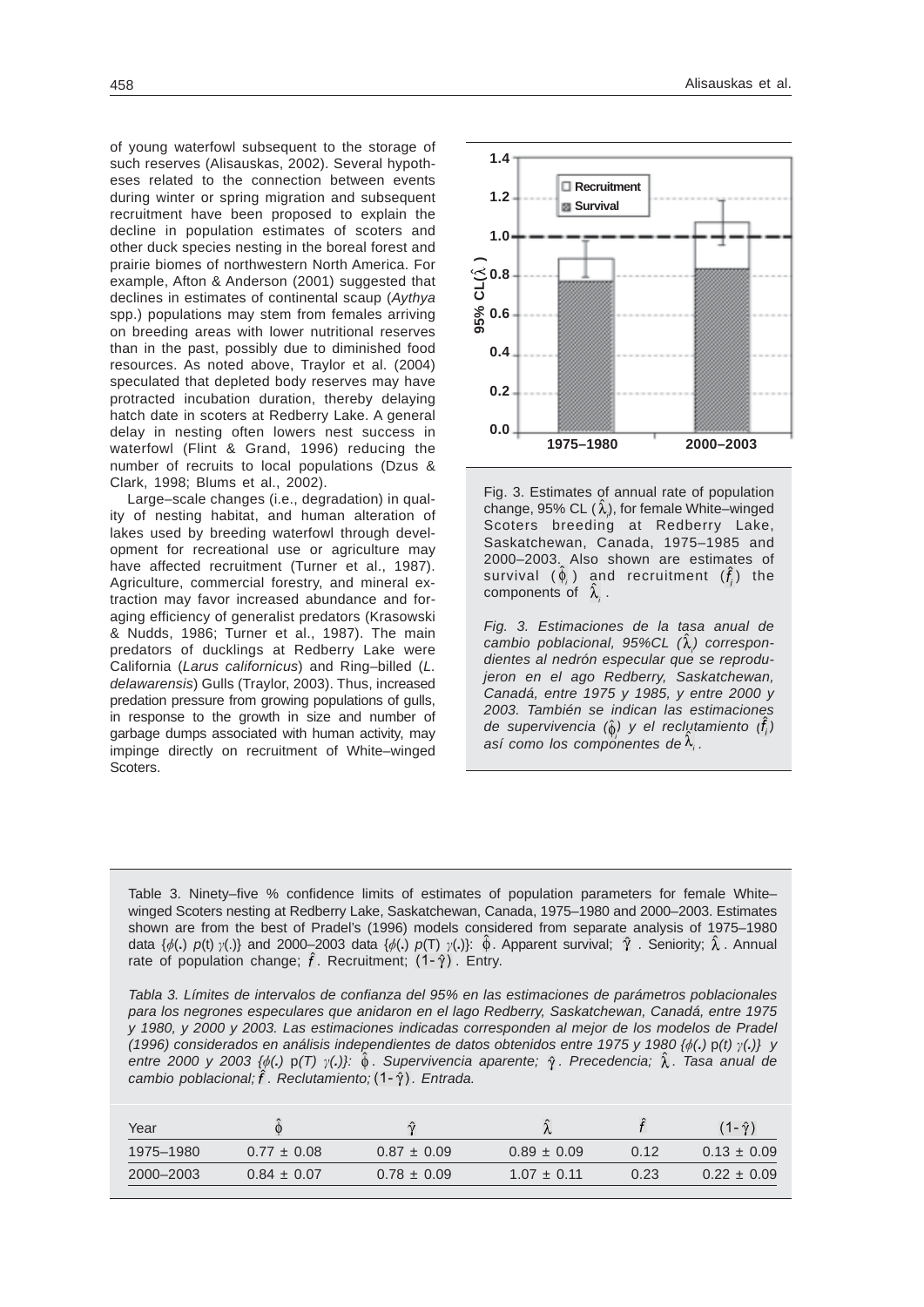Heavy metals acquired on winter or migration areas (White & Finley, 1978) and subsequent biomagnification of other contaminants (Di Giulio & Scanlon, 1984) may disrupt reproductive potential by reducing breeding propensity, egg size, egg hatchability, clutch size, and/or duckling survival. Contaminants also reduce adult survival (DeKock & Bowmer, 1993; Perkins & Barclay, 1997), although this has never been tested directly in free–ranging waterfowl, in either a design–based (i.e., experimental) or model–based fashion other than by Grand et al. (1998) to our knowledge. Thus, identification of wintering/migration areas of breeding females and associated levels of contaminants may provide further insights on reduced breeding success and survival of scoter nests and ducklings.

Changing food resources, varying harvest pressures and contaminants on wintering areas all have potential to limit reproductive success and local recruitment on breeding areas in a multifactorial fashion. As events on these areas are not mutually exclusive, it is important to link breeding and wintering areas to address conservation issues and to understand factors that influence population dynamics. Consequently, we have expanded our research scope with a view toward a better understanding of ecological processes behind variation in survival and recruitment in White–winged Scoters. In conjunction with continued mark–recapture of nesting females, our objectives have expanded to include development of methodology based on stable isotope analyses for assigning breeding females from this population to winter areas, as was done successfully for King Eiders (*Somateria spectabilis;* Mehl et al., in press). As well, we have taken blood samples during 2001– 2003 to evaluate concentrations of Cadmium, Mercury, Lead and Selenium on annual survival and on components of recruitment. Linkage of individuals nesting at Redberry Lake to respective wintering areas may uncover differences in contaminant loads, nest success, and egg hatchability in relation to winter origin, and identify areas responsible for limiting recruitment. Inferences from those findings could have relevance to much of the continental population.

Finally, as have others (e.g., Nichols, 1992; Anderson, 2001), we caution against drawing inferences about population change strictly from counts or number of animal captures. Numbers of White– winged Scoters captured annually (fig. 2A) increased regardless of whether the local population was in a precipitous decline (  $\lambda \approx 0.89$ ) during 1975–1980, or was increasing (  $\lambda \approx 1.07$ ) during 2000–2003 (fig. 2C). Instead, annual number of captures was related largely to increasing capture efficiency of field researchers in each phase of study (fig. 2B). Inferences about size or dynamics of free–ranging populations should be based on methods that account for variation in capture or detection probabilities, and that provide unbiased estimates. This seems particularly critical in situations for which there may be great conservation concerns.

## Acknowledgments

We thank David G. Krementz for graciously supplying capture histories from 1975–1985, and Patrick W. Brown and C. Stuart Houston for their efforts capturing and marking scoters at Redberry Lake. Jason Traylor, Hollie Remenda, Credence Wood, and Mike Hill and associates from Ducks Unlimited (Canada), assisted with field work during 2000–2003. Research during 2000–2003 was supported by the Institute for Wetlands and Waterfowl Research, Ducks Unlimited (Canada), Redberry Lake World Biosphere Reserve, Canadian Wildlife Service, and the University of Saskatchewan. Earlier versions of this paper were improved greatly with suggestions from Bob Clark, Steve Dinsmore, Jim Nichols and Eric Reed.

### References

- Afton, A. D. & Anderson, M. G., 2001. Declining scaup populations: a retrospective analysis of long–term population and harvest survey data. *Journal of Wildlife Management,* 65: 781–796.
- Alisauskas, R. T. & Ankney, C. D., 1992. The cost of egg laying and its relationship to nutrient reserves in waterfowl. In: *Ecology and Management of Breeding Waterfowl*: 30–61 (B. D. J. Batt, A. D. Afton, M. G. Anderson, C. D. Ankney, D. H. Johnson, J. A. Kadlec & G. L. Krapu, Eds.). Univ. of Minnesota Press, Minneapolis.
- Alisauskas, R. T., 2002. Arctic climate, spring nutrition, and recruitment in mid–continent Lesser Snow Geese. *Journal of Wildlife Management*, 66: 181–193.
- Anderson, D. R., 2001., The need to get basics right in wildlife field studies. *Wildlife Society Bulletin*, 29: 1294–1297.
- Blums, P., Mednis, A. & Nichols, J. D., 1994. Retention of web tags and plasticine–filled leg bands applied to day–old ducklings. *Journal of Wildlife Management*, 58: 76–81.
- Blums, P., Clark, R. G. & Mednis, A., 2002. Patterns of reproductive effort and success in birds: path analyses of long–term data from European ducks. *Journal of Animal Ecology*, 71: 280–295.
- Brown, P. W., 1981. Reproductive ecology of the White–winged Scoter. Ph. D. Thesis, Univ. of Missouri.
- Brownie, C., Anderson, D. R., Burnham, K. P. & Robson, D. S., 1985. *Statistical inference from band recovery data – a handbook*. Resource publication / United States Department of the Interior, Fish and Wildlife Service; number 156.
- Burnham, K. P. & Anderson, D. R., 1998. *Model selection and inference: a practical information– theoretic approach*. Springer–Verlag, New York.
- Dekock, W. C. & Bowmer, C. T., 1993. Bioaccumulation, biological effects, and food chain transfer of contaminants in the zebra mussel (*Dreissena polymorpha*). In: *Zebra Mussel Biology, Impacts, and Control*: 503–533 (T. F. Nalepa